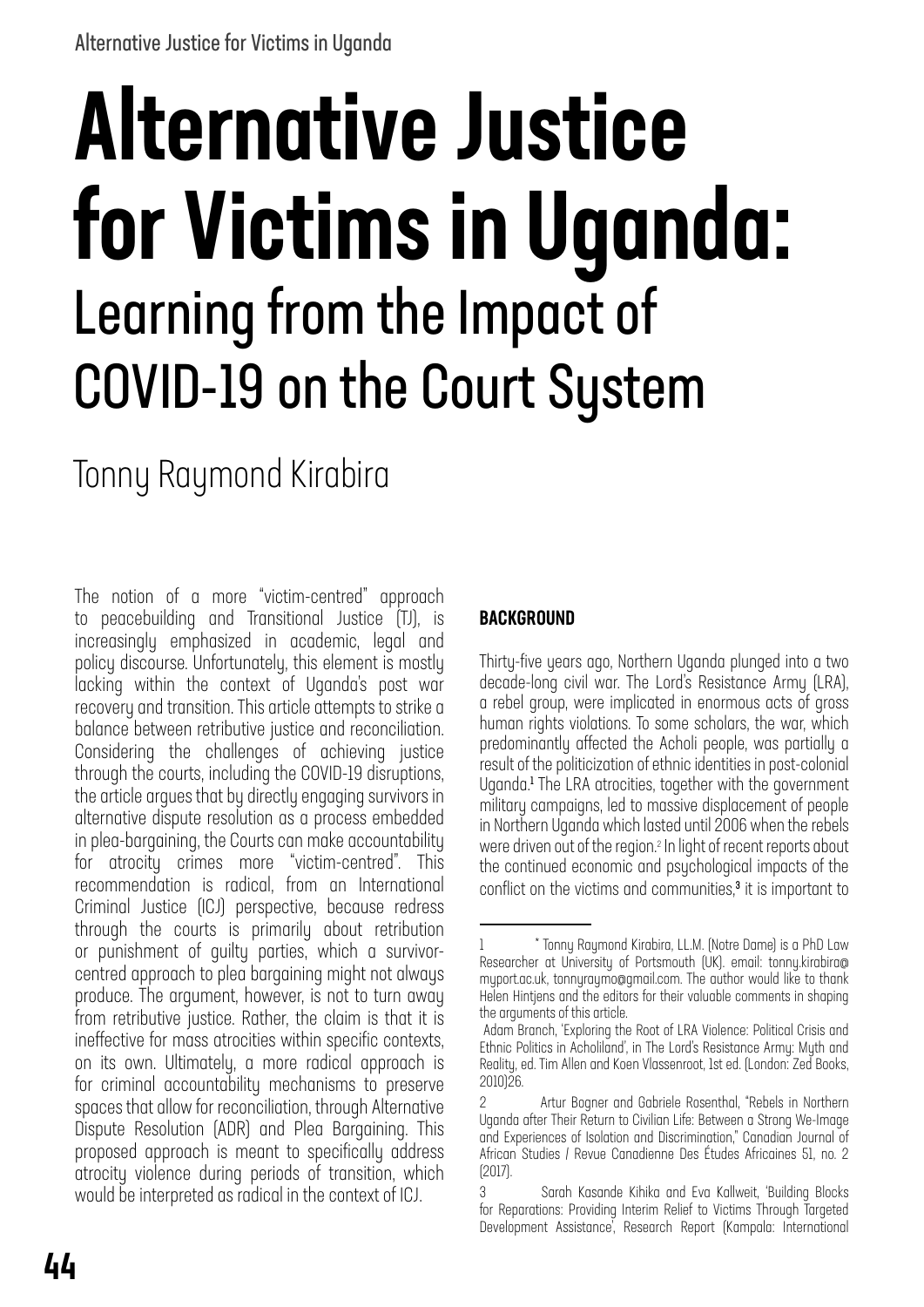# Tonny Raymond Kirabira

evaluate the existing framework of international criminal justice (ICJ).

While ICJ is primarily associated with international criminal prosecutions as a response to mass atrocities and impunity, it also envisions incidental outcomes like peace and reconciliation of communities.<sup>4</sup> Ugandan scholar Lubaale develops a legal pluralist account for ICJ, challenging dominant assumptions that undermine the role of local

need for a seemingly radical solution: Reconciliation as a complementary goal of ICJ to be pursued through its constituent processes in a more than incidental manner. Based on my work as a legal practitioner and socio-legal researcher in Uganda, I argue that the radical solution of embedding reconciliation within formal court processes has the potential to make the trials more participatory and legitimate before the affected communities. Besides my work, the way that COVID-19 related disruptions in

# One can thus argue that reconciliation is a better option, since it allows the participation of multiple victims and affected communities.

approaches in formal conflict resolution.<sup>5</sup> Crucially, there are calls for creative confrontation of the challenges facing ICJ within specific contexts<sup>6</sup>. It is here where this paper intervenes.

At the domestic level, the COVID-19 pandemic has had an enormous impact on the Ugandan criminal justice system and courts, namely through suspension of postatrocity trials at the International Crimes Division (ICD).<sup>7</sup> In addition, the justice system faces enormous challenges like limited financial resources, leading to frustration among litigants, including victims.<sup>8</sup> These complexities beg the

Center for Transitional Justice, September 2020)35, https://www.ictj.org/ sites/default/files/ICTJ\_Report\_Uganda\_InterimRelief\_Web.pdf.

Payam Akhavan, "The Rise, and Fall, and Rise, of International Criminal Justice," Journal of International Criminal Justice 11, no. 3 (July 2013): 532; Frederic Megret, "International Criminal Justice as a Peace Project," European Journal of International Law 29, no. 3 (2018): 835– 858.

5 Emma Charlene Lubaale, "Legal Pluralism as a Lens through Which to Appreciate the Role and Place of Traditional Justice in International Criminal Justice," Journal of Legal Pluralism and Unofficial Law 52, no. 2 (2020): 180–202.

Payam Akhavan, "The Rise, and Fall, and Rise, of International Criminal Justice"; Frederic Megret, "The Anxieties of International Criminal Justice," Leiden Journal of International Law 21, no. 1 (2016): 197–221.

7 Lino Owor Ogora, "Kwoyelo Trial Suspended Due to COVID-19," International Justice Monitor, March 26, 2020, https://www.ijmonitor. org/2020/03/kwoyelo-trial-suspended-due-to-covid-19/.

8 "Victims in the Thomas Kwoyelo Case Forced to Wait Longer for Justice," International Center for Transitional Justice, July 25, 2018, https://www.ictj.org/news/victims-thomas-kwoyelo-case-forced-waitlonger-justice; Andante Okanya, "World Bank Commits More Sh500m the trials threatened such an outsized impact the overall process of doing justice provided the impetus for thinking about solutions for the post-war affected communities and victims.

#### RECONCILIATION AS A FORM OF TRANSITIONAL JUSTICE IN UGANDA

Transitional Justice (TJ) relates to the different process of addressing past systematic abuses during post-conflict or democratic transitions,<sup>9</sup> and its goals include truth-seeking, justice, peace, democracy and reconciliation.<sup>10</sup> The postwar accountability mechanisms of contemporary TJ in Uganda include reparations, reconciliation and criminal prosecutions at domestic and international levels through bodies like the International Criminal Court (ICC). $\scriptstyle\rm II$ 

Contemporary TJ scholarship suggests a need to create a balance between the competing interests of retribution

Paul Gready and Simon Robins, 'Transitional Justice and Theories of Change: Towards Evaluation as Understanding', International Journal of Transitional Justice 14, no. 2 (2020): 226.

11 Frédéric Mégret, "The Strange Case of the Victim Who Did Not Want Justice.," International Journal of Transitional Justice 12, no. 3 (November 2018): 444–63.

for Case Backlog Fight," New Vision, February 28, 2020, https://www. newvision.co.ug/news/1515708/world-bank-commits-sh500m-backlogfight.

<sup>9</sup> Joanna R. Quinn, "The Development of Transitional Justice," in Research Handbook on Transitional Justice, ed. Cheryl Lawther, Luke Moffett, and Dov Jacobs, Research Handbooks in International Law Series (Cheltenham: Edward Elgar Publishing, 2017), 11–33.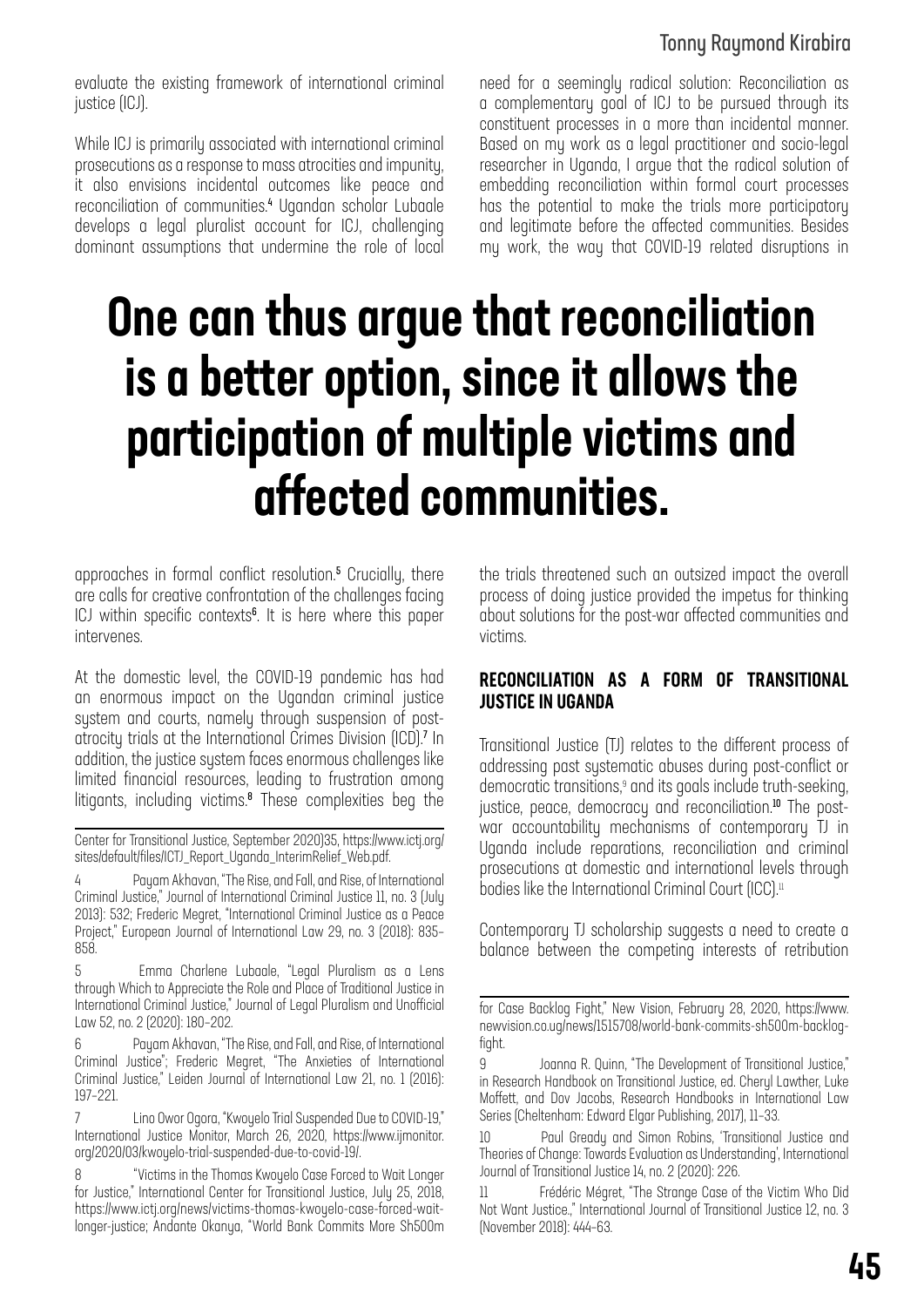# Alternative Justice for Victims in Uganda

and reconciliation,<sup>12</sup> while making TJ more creative through sensitivity to the particular contexts in which the mechanisms are deployed.<sup>13</sup> Within the context of TJ, reconciliation refers to the process of rebuilding relationships at individual, societal and institutional levels.14 Besides the truth-seeking mechanisms, acts of memory or remembrance, and acknowledgement of past violations by the perpetrators, including state agents, contribute to reconciliation.15

In Northern Uganda, reconciliation is synonymous with peacebuilding and community building through the use of customary practices of justice—mato opu or "bitter roots" among the Acholi people.16 The ultimate goal of such rituals is to restore relations between the perpetrators, offended individuals and communities, through their clan representatives.<sup>17</sup>

On the other hand, retributive justice is objectively compelling in the case of atrocities as it offers a chance for nominal punishment. Yet, retribution is not necessarily beneficial to the practice of TJ. One can thus argue that reconciliation is a better option, since it allows the participation of multiple victims and affected communities. However, we should not think of them as mutually exclusive.

The next section will illustrate how customary rituals and

practices could help facilitate a more effective form of ICJ, using the court procedures of Alternative Dispute Resolution (ADR) in the tangible case of Thomas Kwoyelo.

#### COURTS AS INTERMEDIARIES OF RECONCILIATION

The COVID-19 pandemic led to the halt of the trial of Thomas Kwoyelo, a former LRA commander, in the first domestic war crimes case, regarded as a test case for post-conflict justice in Uganda.18 Kwoyelo was charged with 93 counts of war crimes and crimes against humanity, allegedly committed during the conflict. This case illustrates the complexity and limitations of criminal prosecution of LRA atrocities from a TJ perspective. The attitudes of affected communities towards the LRA crimes are diverse. Critics of the Kwoyelo trial view his prosecution as politicized justice, arguing that legal accountability is not appropriate within the cultural and political contexts.<sup>19</sup> In light of these arguments, it is important to also think of ways that criminal courts could act as intermediaries of reconciliation.

Alternative dispute resolution (ADR) refers to means of solving disputes outside of simple litigation in the court system, and often involves things like mediation or arbitration, but can take many forms. The range of outcomes of ADR processes might not be predetermined in the way that litigation is, and inputs from all parties involved can be taken into account. The adoption of a radical ADR within ICJ processes has the opportunity to bring community and traditional practice together with existing justice system and legal rigour. From legal pluralist point of view, Lubaale argues that traditional practices and criminal trials have the potential to complement each other.<sup>20</sup>

Whilst acknowledging their importance in TJ, interdisciplinary scholarship also suggests that criminal trials are not truly victim-centred due to their narrow focus on individual perpetrators,<sup>21</sup> and due to procedural limitations in victim participation and influence on the verdict <sup>22</sup> On the other hand, more victim-oriented scholars are sceptical about the value of traditional reconciliation ceremonies of mato oput, since they can also imply a lack of protection for victims

<sup>12</sup> Dustin N. Sharp, Rethinking Transitional Justice for the Twenty-First Century Beyond the End of History (Cambridge: Cambridge University Press, 2018); Anna Macdonald, ""In the Interests of Justice?" The International Criminal Court, Peace Talks and the Failed Quest for War Crimes Accountability in Northern Uganda," Journal of Eastern African Studies 11, no. 4 (2017).

<sup>13</sup> Kirsten J. Fisher, 'Defining a Relationship between Transitional Justice and Jus Post Bellum: A Call and an Opportunity for Post-Conflict Justice', Journal of International Political Theory 16, no. 3 (2020),300; Hugo van der Merwe, 'Transitions in the Middle East and North Africa: New Trajectories and Challenges for Transitional Justice?', in Transitional Justice and the Arab Spring, ed. Kirsten J. Fisher and Robert Stewart (London: Routledge, 2014), 234.

<sup>14</sup> Paul Seils, "The Place of Reconciliation in Transitional Justice: Conceptions and Misconceptions," ICTJ Briefing (New York, NY: International Center for Transitional Justice, June 2017), https://www.ictj. org/sites/default/files/ICTJ-Briefing-Paper-Reconciliation-TJ-2017.pdf.

<sup>15</sup> Pablo de Greiff, "Unacknowledged Past Breeds Manipulation and Fear," International Center for Transitional Justice, May 4, 2016, https://www.ictj.org/debate/article/unacknowledged-past-manipulationfear.

<sup>16</sup> Marisa O. Ensor, "Drinking the Bitter Roots: Gendered Youth, Transitional Justice, and Reconciliation across the South Sudan-Uganda Border," African Conflict and Peacebuilding Review, Special Issue on Peace Education, Memory, and Reconciliation in Africa, 3, no. 2 (2013); Janet McKnight, "Accountability in Northern Uganda: Understanding the Conflict, the Parties and the False Dichotomies in International Criminal Law and Transitional Justice," Journal of African Law 59, no. 2 (2015): 193–219.

<sup>17</sup> Ketty Anyeko et al., "'The Cooling of Hearts': Community Truth-Telling in Northern Uganda," Human Rights Review 13 (2012): 107– 124.

<sup>18</sup> Oryem Nyeko, "A Test Case for Justice in Uganda: Government Should Signal More Commitment to Uganda's International Crimes Division," Human Rights Watch, November 15, 2018, https://www.hrw.org/ news/2018/11/15/test-case-justice-uganda.

<sup>19</sup> Anna Macdonald and Holly Porter, "The Trial of Thomas Kwoyelo: Opportunity of Spectre? Reflections from the Ground on the First LRA Prosecution," Africa 86, no. 4 (2016): 698–722.

<sup>20</sup> Emma Charlene Lubaale, "Legal Pluralism as a Lens through Which to Appreciate the Role and Place of Traditional Justice in International Criminal Justice."

<sup>21</sup> Makau Mutua, "What Is the Future of Transitional Justice?," International Journal of Transitional Justice 9, no. 1 (2015): 1–9.

<sup>22</sup> Luke Moffett, 'Complementarity's Monopoly on Justice in Uganda: The International Criminal Court, Victims and Thomas Kwoyelo', International Criminal Law Review 16, no. 3 (2016)518.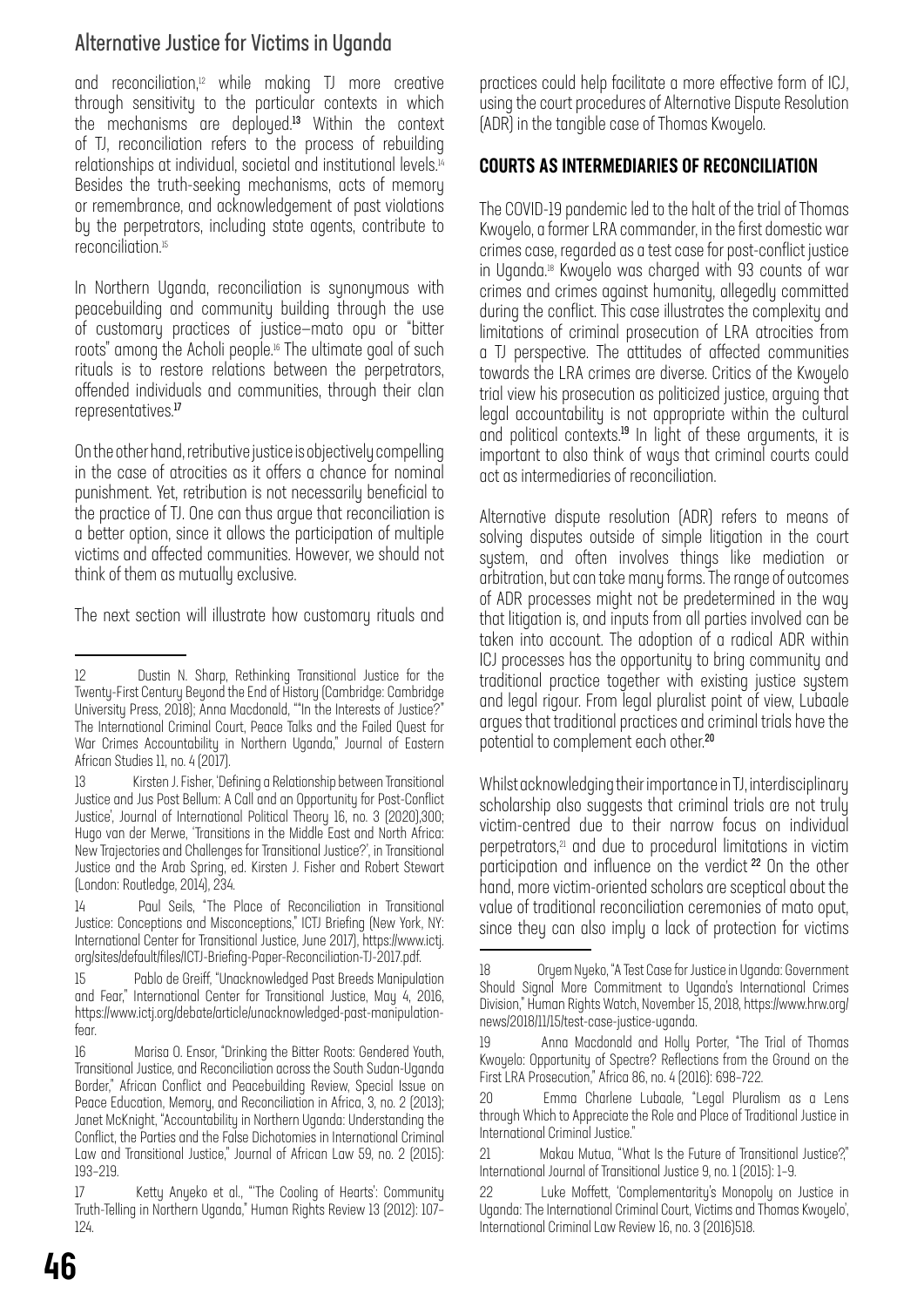and other vulnerable people.<sup>23</sup>

As observed by TJ scholars, the relationship between the elements of criminal trials, retribution and reconciliation is still unsettled.<sup>24</sup> This can make it useful to adopt a radical approach to criminal accountability processes, by including non-legal aspects like negotiation, apology, forgiveness and communal compensation in the process. One way of doing this would be through the use of ADR and its incorporation into court procedures. The end result could be a more participatory and culturally inclusive form of post-war justice.

The potentially successful collaboration between the criminal justice system and traditional reconciliation rituals and systems is illustrated through the use of plea bargaining. The context of Northern Uganda provides a practical case study to examine whether ADR could influence sentencing decisions by criminal courts, by bringing victims more directly into the criminal justice process.25 Through a legal procedure termed "Plea Bargaining", the state prosecutors negotiate a compromise with the accused persons. Within the context of TJ, this would be more effective if the victims were allowed to be part of this process. In this way, the radical solution could be achieved by expanding the pleabargaining process to include a wide range of actors, like village elders and affected communities, that are pivotal in the customary rituals.

#### CONCLUSION

 The COVID-19 trial disruptions demonstrate to some extent the problem of relying on retributive justice done in the courts as a sine qua non for community reconciliation. More ongoing victim involvement in the form of ADR could have lessened the impact of such disruptions as delayed justice. This and other criticisms levelled against such trials reminds us of the need for legal pluralism and radical solutions.

In order for this to happen, the article has suggested the incorporation of ADR embedded in plea bargaining, into the post-atrocity criminal accountability procedures.The courts, in collaboration with government and development partners need to draw appropriate legal and policy strategies aimed at making this solution a reality.

# Tonny Raymond Kirabira

This seemingly radical solution would be effective in countries like Uganda, where TJ processes remain contested<sup>26</sup>. As has been highlighted, there are critical concerns about punitive justice, and suggestions have been put forward for restorative approaches that centralize the affected communities and victims. The case of Thomas Kwoyelo has been used as a prism through which to demonstrate the practicality of the radical solution.

#### WORKS CITED

- Aber,Patience and Kasule, Farooq, and Lamony, Wilfred Jwee. "Kanyamunyu Opts for Acholi Justice System". New Vision. 15 September 2020. https://www.newvision. co.ug/news/1527000/kanyamunyu-opts-acholi-justice.

Ajok, Margaret. "Special Report: The National Transitional Justice Policy". Kampala: The

Justice, Law and Order Sector Secretariat, June 2019.

- Arnould, Valérie. "Transitional Justice and Democracy in Uganda: Between Impetus and

Instrumentalisation". Journal of Eastern African Studies 9, no. 3 (2015): 354–74.

- - Bogner, Artur and Rosenthal Gabrielle. "Rebels in Northern Uganda after Their Return to

- Civilian Life: Between a Strong We-Image and Experiences of Isolation and Discrimination".

- Canadian Journal of African Studies / Revue Canadienne Des Études Africaines 51, no. 2 (2017).

Adam Branch. "Exploring the Root of LRA Violence: Political Crisis and Ethnic Politics in Acholiland." In The Lord's Resistance Army: Myth and Reality, edited by Tim Allen and Koen Vlassenroot, 1st ed. London: Zed Books, 2010.

- Andante Okanya. "World Bank Commits More Sh500m for Case Backlog Fight." New Vision. February 28, 2020. https://www.newvision.co.ug/news/1515708/worldbank-commits-sh500m-backlog-fight.

Anna Macdonald. ""In the Interests of Justice?" The International Criminal Court, Peace Talks and the Failed Quest for War Crimes Accountability in Northern Uganda." Journal of Eastern African Studies 11, no. 4 (2017).

---. "Somehow This Whole Process Became so Artificial': Exploring the Transitional Justice Implementation Gap in Uganda." International Journal of Transitional Justice 13, no. 2 (July 2019): 225–248.

- Anna Macdonald, and Holly Porter. "The Trial of

<sup>23</sup> Luke Moffett 516.

<sup>24</sup> Makau Mutua, "What Is the Future of Transitional Justice?"; Anna Macdonald and Holly Porter, "The Trial of Thomas Kwoyelo: Opportunity of Spectre? Reflections from the Ground on the First LRA Prosecution."

<sup>25</sup> Patience Aber, Farooq Kasule, and Lamony Wilfred Jwee, "Kanyamunyu Opts for Acholi Justice System," New Vision, September 15, 2020, https://www.newvision.co.ug/news/1527000/kanyamunyuopts-acholi-justice; URN, "Akena Murder: Kanyamunyu Sentenced to 6 Years as Girlfriend Walks Free," The Observer, November 12, 2020, https://observer.ug/news/headlines/67358-akena-murder-kanyamunyusentenced-to-5-years-as-girlfriend-walks-free.

<sup>26</sup> Saghar Birjandian, "Uganda's Transitional Justice Policy Development Process and the International Criminal Court," E-International Relations, April 21, 2020, 5; Anna Macdonald, "'Somehow This Whole Process Became so Artificial': Exploring the Transitional Justice Implementation Gap in Uganda," International Journal of Transitional Justice 13, no. 2 (July 2019): 225–248.